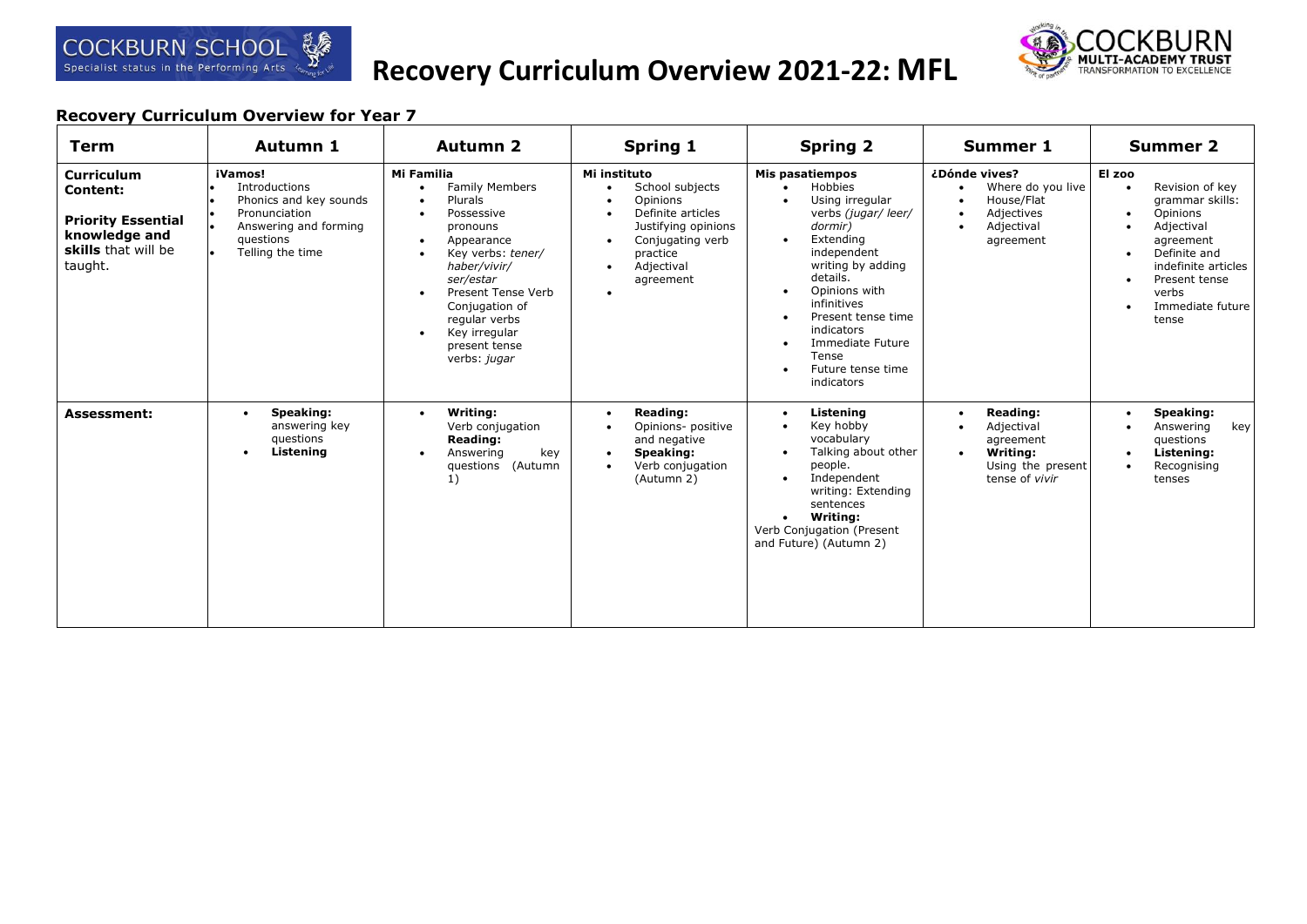| Term                                                                                                                    | Autumn 1                                                                                                                                                                                                      | <b>Autumn 2</b>                                                                                                                                                                                    | <b>Spring 1</b>                                                                                                                            | <b>Spring 2</b>                                                                                                                            | <b>Summer 1</b>                                                                                                                                                       | <b>Summer 2</b>                                                                                                                              |
|-------------------------------------------------------------------------------------------------------------------------|---------------------------------------------------------------------------------------------------------------------------------------------------------------------------------------------------------------|----------------------------------------------------------------------------------------------------------------------------------------------------------------------------------------------------|--------------------------------------------------------------------------------------------------------------------------------------------|--------------------------------------------------------------------------------------------------------------------------------------------|-----------------------------------------------------------------------------------------------------------------------------------------------------------------------|----------------------------------------------------------------------------------------------------------------------------------------------|
| <b>Curriculum</b><br>Content:<br><b>Priority</b><br><b>Essential</b><br>knowledge<br>and skills that<br>will be taught. | ¿Adónde fuiste de<br>vacaciones?<br>Countries<br>$\bullet$<br>Preterite tense<br>Where you went<br>What you did there<br>Weather in the<br>preterite tense<br>Opinions in the<br>$\bullet$<br>preterite tense | Todo sobre mi vida<br>Use of technology<br>What you do on<br>your mobile phone<br>the<br>Practicing<br>$\bullet$<br>preterite tense<br>Using<br>frequency<br>terms<br>TV<br>٠<br>Music<br>Opinions | Los trabajos<br>Jobs<br>Future plans<br>Present tense<br>activities at<br>work<br>Conditional<br>tense                                     | ¿Llevas una vida sana?<br>Food<br>Meal verbs<br>Healthy diets<br>Keeping fit<br>Daily routine<br>Illness<br>Giving advice (modal<br>verbs) | Las relaciones<br>Adjective revision<br>Personality<br>and<br>appearance<br>Relationship verbs<br>Present tense revision<br>Conditional<br>tense-<br>perfect partner  | Las fiestas y<br>costumbres<br>Key Spanish<br>festivals<br>Narrating<br>events<br>Describing a<br>past trip<br>Using 3<br>tenses<br>together |
| <b>Recovery:</b><br>Essential<br>Knowledge<br>from previous<br>term that<br>needs<br>revisiting.                        | Positive and<br>$\bullet$<br>negative opinions<br>Adjectival<br>$\bullet$<br>agreement<br>Immediate future<br>tense                                                                                           | of<br>Conjugation<br>$\bullet$<br>present<br>tense<br>verbs<br>Talking<br>about<br>different people                                                                                                | Tense formation<br>$\bullet$<br>(in English and<br>Spanish)                                                                                | Extending<br>$\bullet$<br>sentences by<br>adding details<br>(and using<br>conjunctions)                                                    | Preterite,<br>$\bullet$<br>future<br>immediate<br>and present tense<br>verb formation.<br>Recognising<br>past,<br>$\bullet$<br>present and future<br>time indicators. | Food verbs<br>$\bullet$<br>Sport and<br>exercise<br>vocabulary                                                                               |
| Assessment:                                                                                                             | Reading:<br>$\bullet$<br>Verb conjugation-<br>tense recognition.<br>Preterite tense.<br>Answering questions<br>Extending<br>Writing:<br>independent writing.                                                  | Reading:<br>$\bullet$<br>Translation<br>Picking<br>out<br>key<br>details<br>Reading resilience<br>$\bullet$<br>Writina:<br>Extending<br>sentences                                                  | Listening:<br>$\bullet$<br>Types of iob<br>$\bullet$<br>Opinions with<br>$\bullet$<br>reasons<br>Writina:<br>$\bullet$<br>Translation<br>٠ | Listening:<br>Recognising<br>vocabulary<br>Speaking:<br>Using modal verbs<br>with infinitives                                              | Reading:<br>$\bullet$<br>Understanding longer<br>texts<br>$P/N/P+N$<br>$\bullet$<br>Speaking:<br>Answering<br>key<br>questions                                        | Speaking:<br>$\bullet$<br>Presenting a<br>topic<br>Listening:<br>Understanding<br>opinions                                                   |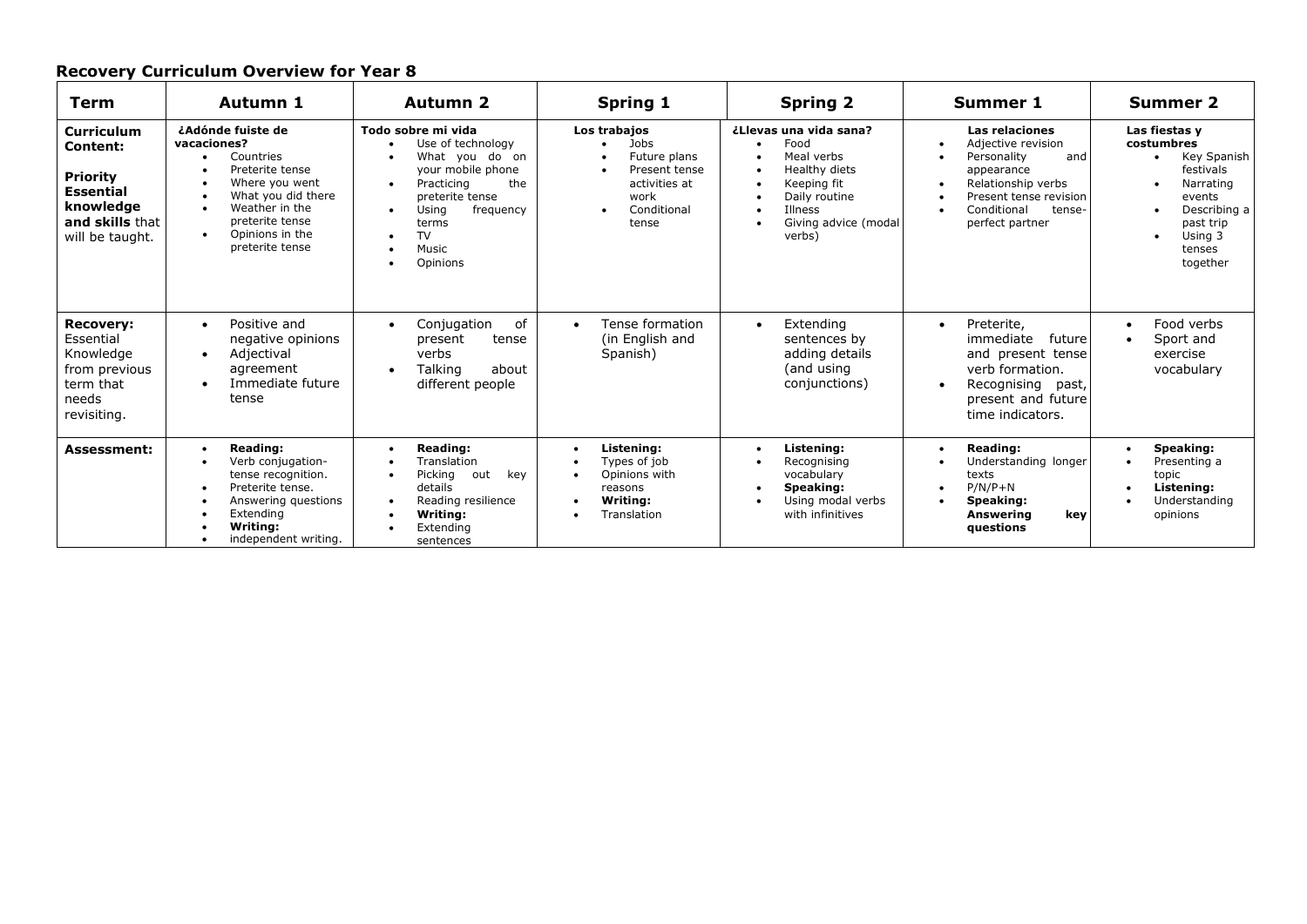| <b>Term</b>                                                                                                                    | Autumn 1                                                                                                                                                                                                                                      | <b>Autumn 2</b>                                                                                                                                                  | <b>Spring 1</b>                                                                                                                                                                                                  | <b>Spring 2</b>                                                                                                                       | <b>Summer 1</b>                                                                                                                                                                                                                       | <b>Summer 2</b>                                                                                                                                                            |
|--------------------------------------------------------------------------------------------------------------------------------|-----------------------------------------------------------------------------------------------------------------------------------------------------------------------------------------------------------------------------------------------|------------------------------------------------------------------------------------------------------------------------------------------------------------------|------------------------------------------------------------------------------------------------------------------------------------------------------------------------------------------------------------------|---------------------------------------------------------------------------------------------------------------------------------------|---------------------------------------------------------------------------------------------------------------------------------------------------------------------------------------------------------------------------------------|----------------------------------------------------------------------------------------------------------------------------------------------------------------------------|
| <b>Curriculum</b><br><b>Content:</b><br><b>Priority</b><br><b>Essential</b><br>knowledge<br>and skills that<br>will be taught. | Mi vida<br>Appearance<br>$\bullet$<br>Character description<br>Family<br>Best friends<br>Relationships with<br>$\bullet$<br>family and friends<br>Future Plans (using<br>$\bullet$<br>the immediate future<br>tense)<br>Marriage<br>$\bullet$ | Mi tiempo libre<br><b>Hobbies</b><br>٠<br>Preterite Tense<br>Present, future and<br>past time indicators<br>Infinitive phrases<br>$\bullet$<br>Advanced opinions | La tecnología<br>Social Media<br>٠<br>Giving objective<br>opinions<br>Comparatives<br>Addiction to the<br>$\bullet$<br>internet<br><b>Imperfect Tense</b><br>$\bullet$                                           | fiestas<br>Las<br>$\mathbf v$<br>$\bullet$<br>costumbres<br>Key celebrations<br>Hispanic festivals<br>the<br>third<br>Using<br>person | La identidad y la cultura<br>Describing yourself<br>$\bullet$<br>Relationships with<br>others<br>Future plans<br>$\bullet$<br>Hobbies<br>Technology<br>Special occasions<br>Festivals and culture<br>in Spanish-speaking<br>countries | <b>Repaso</b><br>$\bullet$<br>Revision of Unit 1<br>Preparation for<br>speaking exam-<br>theme 1<br>Exam technique<br>$\bullet$                                            |
| <b>Recovery:</b><br>Essential<br>Knowledge<br>from previous<br>term that<br>needs<br>revisiting.                               | Adjective order<br>$\bullet$<br>and agreement<br>Family and<br>$\bullet$<br>appearance<br>vocabularv<br>Present and<br>$\bullet$<br>immediate future<br>tense verb<br>conjugation                                                             | Hobbies<br>$\bullet$<br>vocabulary<br>Preterite tense<br>$\bullet$<br>Time indicators                                                                            | Positive and<br>$\bullet$<br>negative opinions                                                                                                                                                                   |                                                                                                                                       | Places in the town<br>$\bullet$<br>(Y8)<br>Comparatives<br>$\bullet$                                                                                                                                                                  | Extending<br>$\bullet$<br>sentences<br>Giving advice<br>using modal<br>verbs (Y8)                                                                                          |
| <b>Assessment:</b>                                                                                                             | Key vocabulary<br>$\bullet$<br>Appearance<br><b>Family Members</b><br>Relationships<br><b>Future Tense</b><br>$\bullet$                                                                                                                       | Preterite Tense<br>$\bullet$<br>Verbs with different<br>people<br>Recognising tenses<br>reading<br>in<br>and<br>listening<br>Writing<br>independently.           | $\bullet$<br>Recognising positive and negative opinions<br>$\bullet$<br>New vocabulary<br>$\bullet$<br>Extending writing<br>$\bullet$<br>Answering questions<br>$\bullet$<br><b>Imperfect Tense</b><br>$\bullet$ | Present tense of regular and key irregular verbs                                                                                      | Theme 1 GCSE Topics<br>All Exam Skills                                                                                                                                                                                                | Using the<br>$\bullet$<br>subjunctive<br>Describing<br>problems and<br>solutions.<br>Using the present<br>tense with<br>different people.<br>Using the<br>preterite tense. |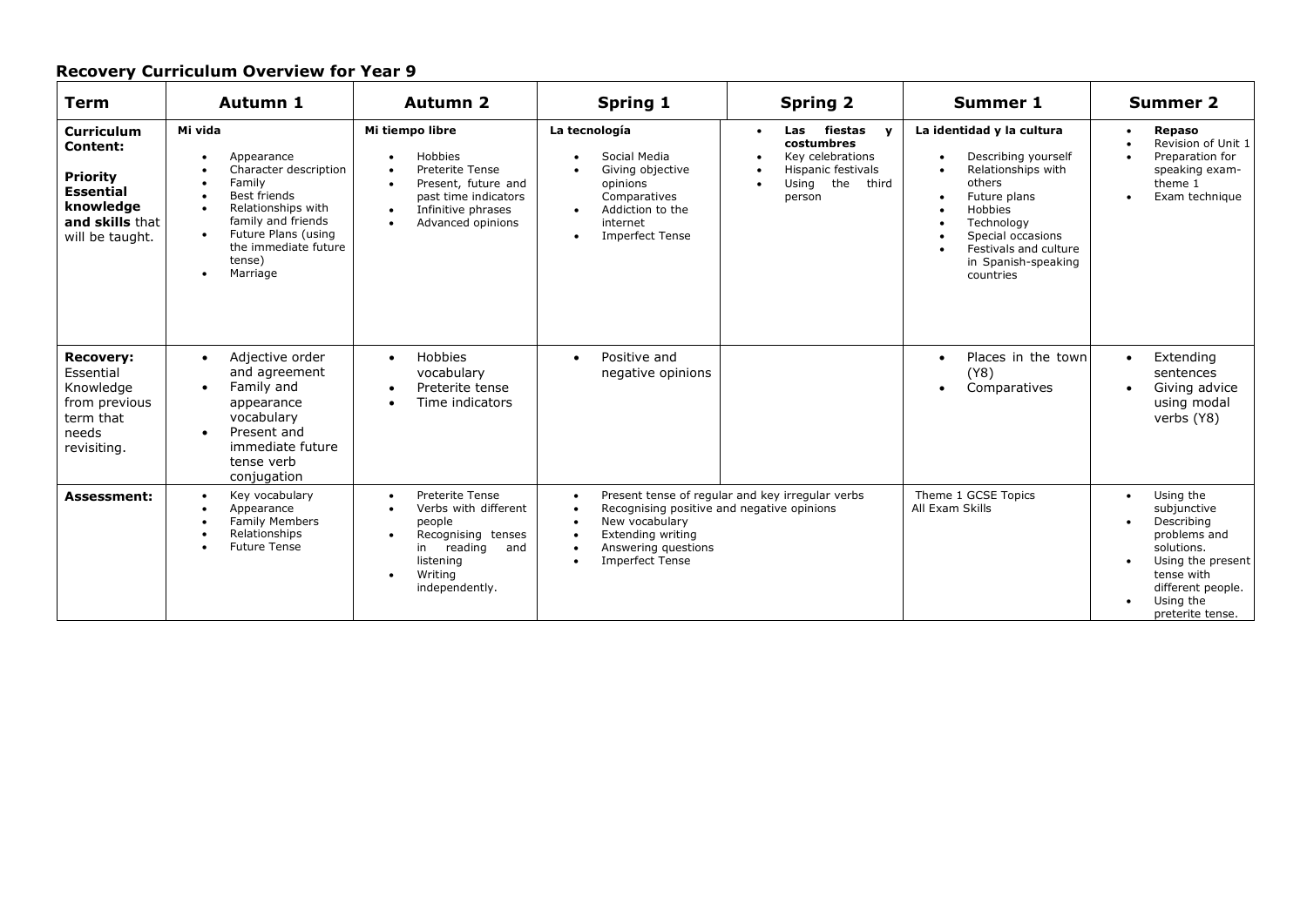| <b>Term</b>                                                                                                                    | Autumn 1                                                                                                                                                                                                                                                                                        | <b>Autumn 2</b>                                                                                                                                                                                                                                    | <b>Spring 1</b>                                                                                                                                                        | <b>Spring 2</b>                                                                                                                                                                         | <b>Summer 1</b>                                                                                                                                                                                                                                                                      | <b>Summer 2</b>                                                                                                                                                            |
|--------------------------------------------------------------------------------------------------------------------------------|-------------------------------------------------------------------------------------------------------------------------------------------------------------------------------------------------------------------------------------------------------------------------------------------------|----------------------------------------------------------------------------------------------------------------------------------------------------------------------------------------------------------------------------------------------------|------------------------------------------------------------------------------------------------------------------------------------------------------------------------|-----------------------------------------------------------------------------------------------------------------------------------------------------------------------------------------|--------------------------------------------------------------------------------------------------------------------------------------------------------------------------------------------------------------------------------------------------------------------------------------|----------------------------------------------------------------------------------------------------------------------------------------------------------------------------|
| <b>Curriculum</b><br><b>Content:</b><br><b>Priority</b><br><b>Essential</b><br>knowledge<br>and skills that<br>will be taught. | Mi región<br>Describing your<br>$\bullet$<br>house<br>Describing your<br>region<br>What there is in your<br>town<br>Advantages and<br>$\bullet$<br>disadvantages of<br>living in the city and<br>the countryside<br>Saying what you can<br>do in your area using<br>se puede<br>Public services | El medio ambiente<br>Protecting the<br>environment<br>Using frequency<br>phrases<br>Giving reasons<br>$\bullet$<br>Discussing world<br>ecological problems<br>Using the<br>$\bullet$<br>subjunctive after<br>para que, es<br><i>importante que</i> | La vida sana<br>Healthy and<br>unhealthy lifestyles<br>Sport and exercise<br>Food and drink<br>Alcohol<br>Drugs<br>Giving advice                                       | Los fines benéficos<br>Charity<br>Helping others<br>Helping at home<br>Using modal<br>verbs<br>Explaining how to<br>$\bullet$<br>solve problems                                         | <b>Las vacaciones</b><br>Countries<br>Describing a past<br>holiday using the<br>preterite and<br>imperfect tenses<br>together<br>Accommodation<br>Future travel plans<br>Describing the<br>geography of Spain<br>Narration-<br>$\bullet$<br>sequencing terms<br>Travel and transport | <b>Repaso</b><br>Revision of Unit 2<br>Preparation for<br>speaking exam-<br>theme 2<br>Exam technique                                                                      |
| <b>Recovery:</b><br>Essential<br>Knowledge<br>from previous<br>term that<br>needs<br>revisiting.                               | Places in the town<br>$\bullet$<br>(Y8)<br>Comparatives<br>$\bullet$                                                                                                                                                                                                                            | Food and sports<br>$\bullet$<br>vocabulary (Y7/8)<br>Using modal verbs                                                                                                                                                                             | Using modal<br>$\bullet$<br>verbs (Y9)                                                                                                                                 | Extending<br>$\bullet$<br>sentences<br>Giving advice<br>using modal<br>verbs (Y8)                                                                                                       | Varying tenses and<br>$\bullet$<br>recognising time<br>indicators<br>Holiday vocabulary<br>(Y8)                                                                                                                                                                                      | School<br>$\bullet$<br>vocabulary<br>(Y7)<br>Imperfect<br>$\bullet$<br>tense (Y9)                                                                                          |
| <b>Assessment:</b>                                                                                                             | Places in the town<br>$\bullet$<br>vocabulary (Y7)<br>Giving a<br>rounded<br>$\bullet$<br>argument<br>Past, present and<br>$\bullet$<br>conditional tenses<br>together                                                                                                                          | Comparing<br>$\bullet$<br>lifestyles.<br>Giving advice.<br>$\bullet$<br>Extended writing.<br>Asking questions.                                                                                                                                     | Using modal verbs<br>Explaining<br>how<br>you help at home<br>Explaining<br>problems in your<br>areas<br>Using three tenses<br>together<br>Usina<br>the<br>subjunctive | Using the<br>$\bullet$<br>subjunctive<br>Describing<br>problems and<br>solutions.<br>Using the present<br>$\bullet$<br>tense with different<br>people.<br>Using the preterite<br>tense. | Using tenses together<br>$\bullet$<br>Talking about the<br>culture and food in<br>different countries                                                                                                                                                                                | Using the<br>$\bullet$<br>subjunctive<br>Describing<br>problems and<br>solutions.<br>Using the present<br>tense with<br>different people.<br>Using the<br>preterite tense. |